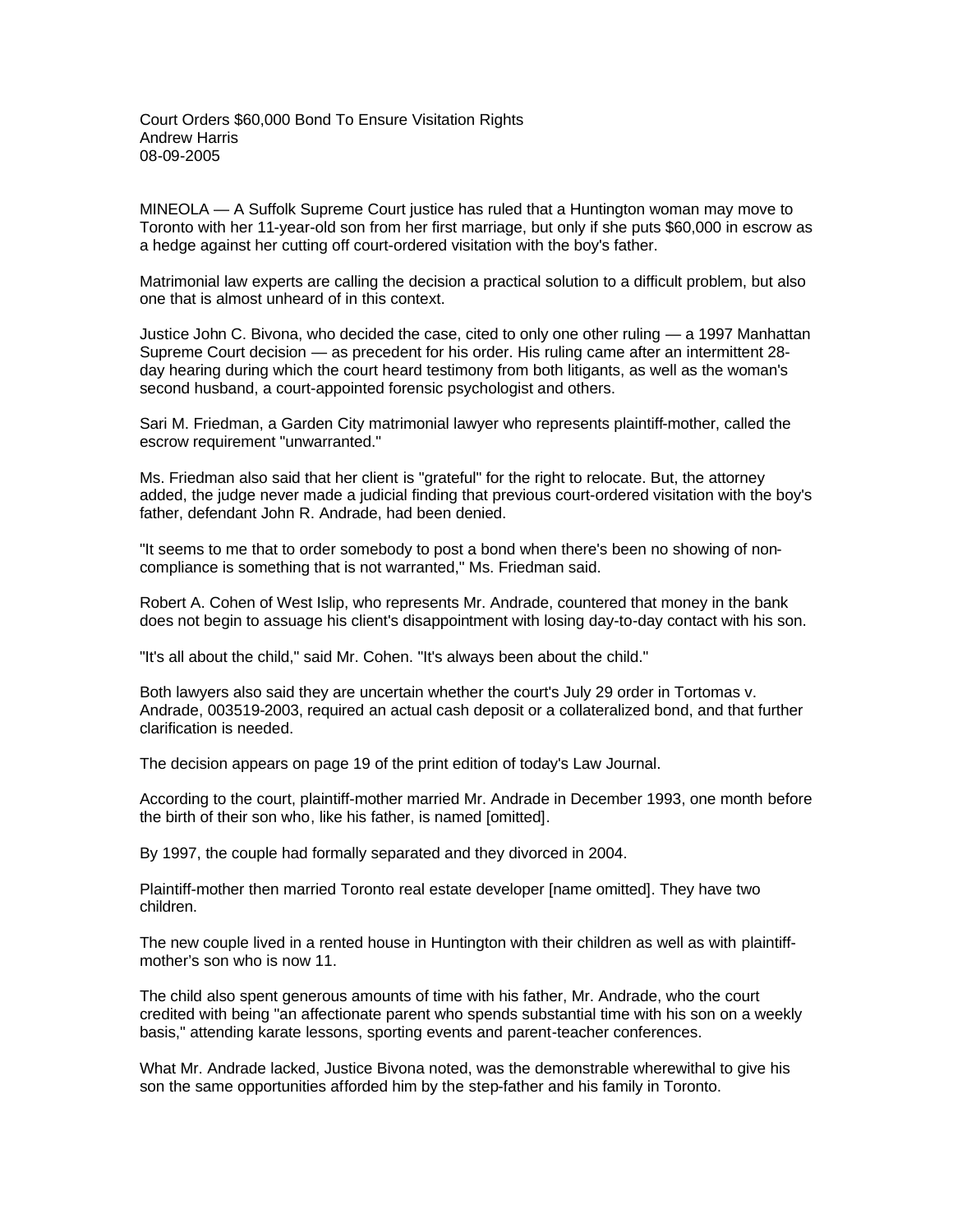"During his testimony, the defendant appeared quite ignorant and evasive as to his finances and income, which leads the court to question the defendant's veracity and his ability to adequately provide for the needs of the child," the judge wrote.

Justice Bivona did not care for the testimony of plaintiff-mother either, describing it as "selfpromoting, manipulative and lacking in credibility."

He added that "under extensive and probing cross-examination, it became evident that plaintiff considered that visitation was within her purview to control and that visitation was merely a 'privilege' for the defendant, which he sometimes 'abused.' Such an attitude is grossly repugnant to the court and demonstrates an egotistical, narcissistic personality."

But Justice Bivona found the step-father's testimony highly credible. The judge also noted that the step father had an annual income in excess of \$120,000, a "spacious and luxurious" six-bedroom house in Canada, and that the step-father's mother was willing to pay plaintiff-mother \$75,000 per year to work in an art gallery.

Justice Bivona concluded that these elements, combined with the childs's ability to receive good schooling and his developing bonds with his step-siblings dictated that the proposed relocation would be in his best interests.

The Order Citing plaintiff-mother's testimony, Justice Bivona said he was concerned about her willingness to abide by his visitation order.

"Visitation with a parent is not the privilege of the parent but the right of a child," he emphasized. To ensure compliance, the judge directed plaintiff-mother to post a \$60,000 bond but — sowing confusion over whether he called for cash or not — said the funds should be deposited into the escrow account of Mr. Andrade's lawyer, Mr. Cohen, and held there until the young child reaches 18.

Justice Bivona also granted Mr. Cohen the right to withdraw \$50 per month to defray the costs of administering the account.

The judge did not say under what conditions the undertaking may be forfeited, only that a further application must be made to the court before funds over and above Mr. Cohen's stipend can be distributed.

As an additional condition of the move, Justice Bivona ruled that plaintiff-mother must submit to the court's continuing jurisdiction. He also set forth a generous visitation schedule for Mr. Andrade and his son, with weekends together on Long Island and in Toronto at least once a month, with special provisions for the summer months, Christmas and Easter.

All travel expenses are to be paid by plaintiff-mother — including Mr. Andrade's travel costs to Toronto and up to \$500 a night for a hotel there.

Plaintiff-mother's attorney, Ms. Friedman, said the ruling allowing her client to relocate limited the mother's ability to be upset by its monetary component, and added that plaintiff-mother will have little difficulty posting the funds.

But, the lawyer said, the prospect of tying up \$60,000 cash in escrow for eight years is "outrageous." That ruling, she added, appeared to be virtually without precedent.

Saudi Arabia Case The one case Justice Bivona relied on was Lazarevic v. Fogelquist, 175 Misc.2d 343, a 1997 ruling that was not appealed. In that case, Manhattan Supreme Court Justice Eileen Bransten ordered a mother who wanted to relocate with her child and second husband to Saudi Arabia to post an \$80,000 undertaking to ensure fidelity to her visitation order.